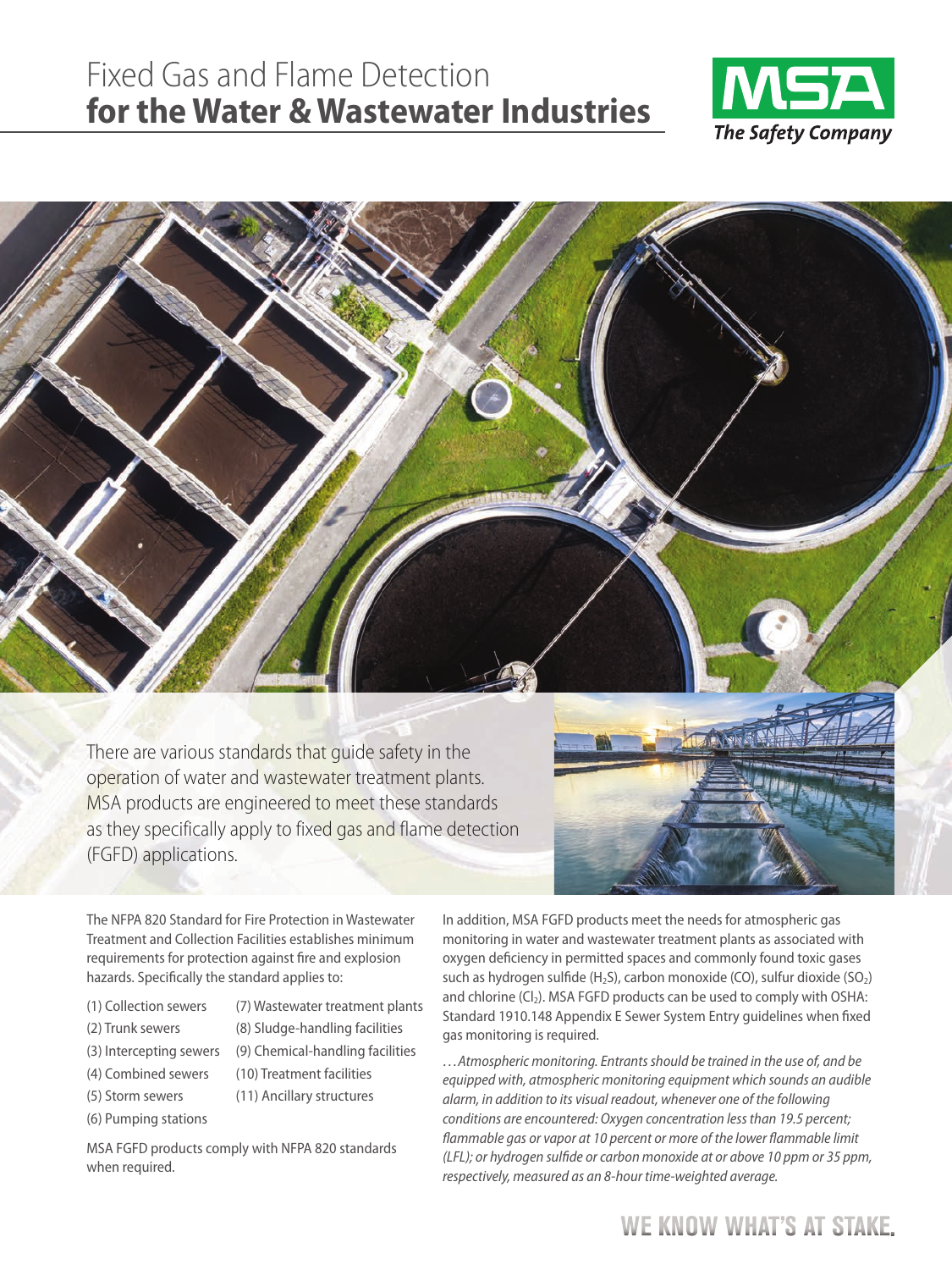### **ULTIMA® X5000 Gas Transmitter**

The **ULTIMA X5000 Monitor** takes gas detection to a whole new level.

- New design featuring an Organic LED (OLED) display and bright status LED's for extreme visibility
- An industry first—a touch-button interface for an intuitive user experience and tool-free operation
- TruCal technology actively monitors the sensor integrity and compensates for environmental factors that cause regular electrochemical sensors to drift
- Automatically self-checks 4x/day
- Reduces downtime
- Three year warranty on XCell sensors
- SafeSwap enables safe and quick replacement of gas sensors without turning off the instrument
- Dual sensor capability doubles the sensing power with half of the footprint of a single gas transmitter
- Bluetooth wireless technology allows mobile device to act as an HMI screen and controller. The X/S Connect App is designed with high security standards and provides real-time information to your mobile device
- Check status and get alerts up to 75 ft. (23 m) away
- Reduce set-up time by at least 50%
- Identical footprint and wiring as the ULTIMA X series makes retrofits simple using the existing conduit and wiring as well as an integral mounting bracket

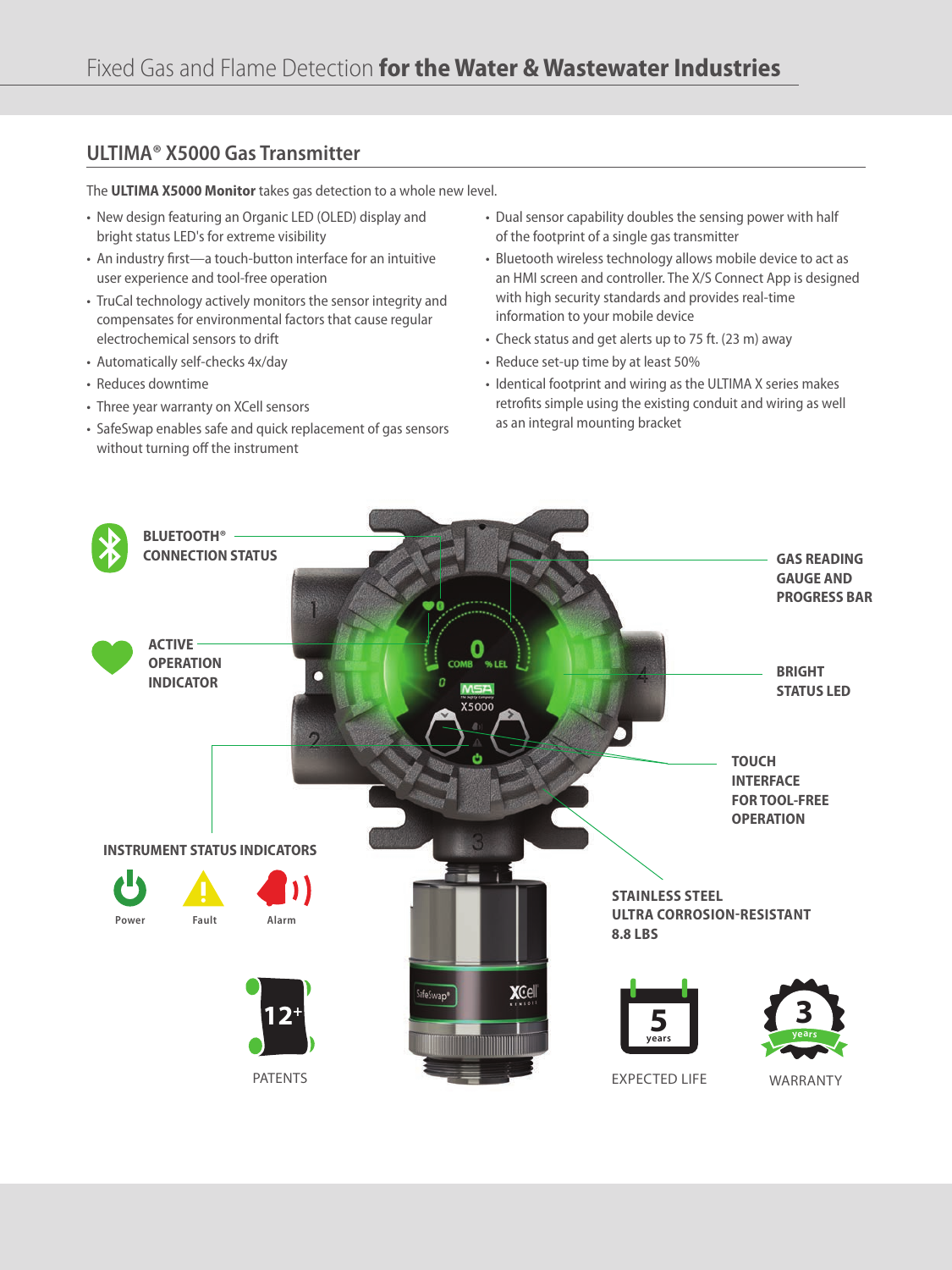



# **Senscient ELDS Laser-based Open Path Gas Detection**

The **Senscient ELDS laser-based open path gas detector** is available for a wide range of toxic and flammable gases. The Senscient ELDS uses "SimuGas" self-testing to eliminate employees entering hazardous areas for gas checks. Nuisance false alarms are virtually eliminated with its breakthrough Harmonic Fingerprint processing.

- Gases detected: hydrogen sulfide ( $H_2S$ ), methane (CH<sub>4</sub>), ammonia (NH<sub>3</sub>), carbon dioxide (CO<sub>2</sub>), hydrogen chloride (HCl), and others
- Gas-specific Harmonic Fingerprint detection eliminates false alarms and prevents plant shutdowns
- SimuGas automated function checks are recorded daily and eliminate need for manual intervention
- Tuneable lasers scan more narrow portion of spectrum where water interference from weather conditions are minimized
- Bluetooth wireless technology and SITE software simplifies commissioning, diagnostics, and event log retrieval
- Senscient ELDS lasers are hard on fog, rain, and snow but are easy on the eyes with a Class 1 eye-safe designation.
- Fastest responding device for safety critical ventilation zone and cross duct applications
- No costly communication cable required between transmitter and receiver
- Significantly improves the safety, efficiency, and operational costs of your gas detection program

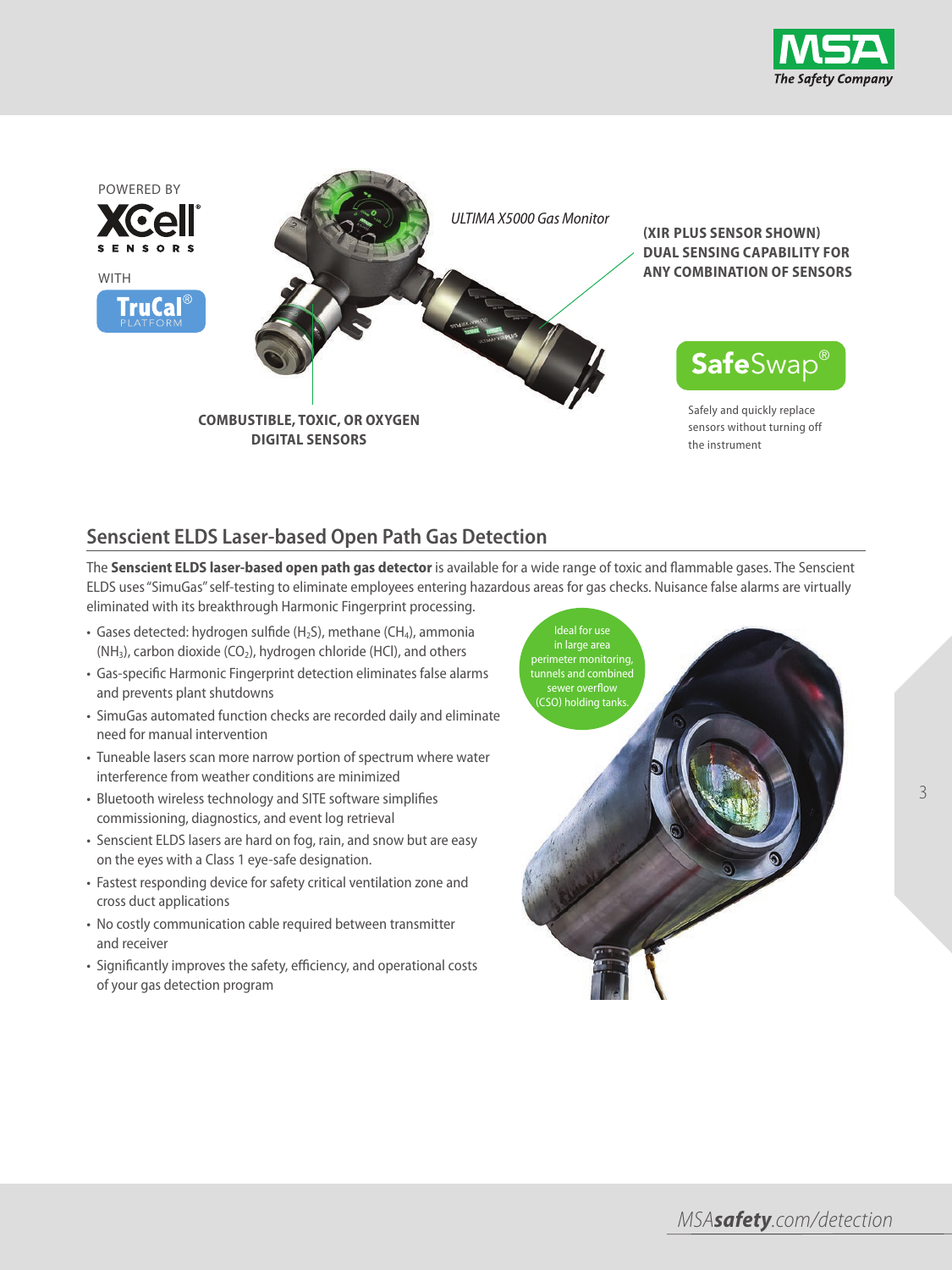## **FlameGard® 5 Series Flame Detectors—Ideal for Methanol Fires**

- **FlameGard 5 MSIr Flame Detector—Great for outdoor applications** Combines precision multi-spectral infrared (MSIR) sensing array with highly intelligent neural network processors for high accuracy through superior false alarm immunity.
- **FL500 UV/Ir Flame Detector—Great for indoor applications** Uses ultraviolet and infrared technologies for high speed flame detection with increased false alarm immunity in a compact design.

#### **Features that set MSA flame detectors apart:**

- Multi-spectral infrared sensing array (FlameGard 5 MSIR Detector) with highly intelligent neural network processors provides high accuracy through superior false alarm immunity
- MSIR sensor array for a range up to 230 ft.
- FL500 UV/IR flame detector has six fuel sources FM performance approved (including methanol).
- Wide field of view
- SIL3-suitable products
- Continuous Optical Path Monitoring (COPM) checks optical path integrity and electronic circuitry once per minute

**FlameGard 5 Test Lamp** provides easy functionality verification of any FlameGard 5 Detector.

# Multi-Point Gas Monitors and Controllers

# **TriGard® Gas Monitor for Chlorine and Sulfur Dioxide**

TriGard Gas Monitor detects chlorine, sulfur dioxide, other toxic gases, remote combustible gases, and oxygen deficiency or enrichment. These monitors are designed specifically for water and wastewater applications. MSA TriGard Gas Monitor offers affordable monitoring solutions for a variety of needs.

- Adjustable range
- Multiple sensor mounting options
- AC- or DC-powered
- On-board relays
- NEMA 4X design
- LCD display with highly visible LED indicators
- Piezo horn with horn silence button
- Long-life, MSA-designed sensors
- Simple pushbutton calibration
- Available as single-point or 3-point unit
- Utilizes Ultima X3 technology
- Battery backup (optional)

Advanced features include sensor disconnect under power, interchangeable smart sensors and onboard LEDs and relays.



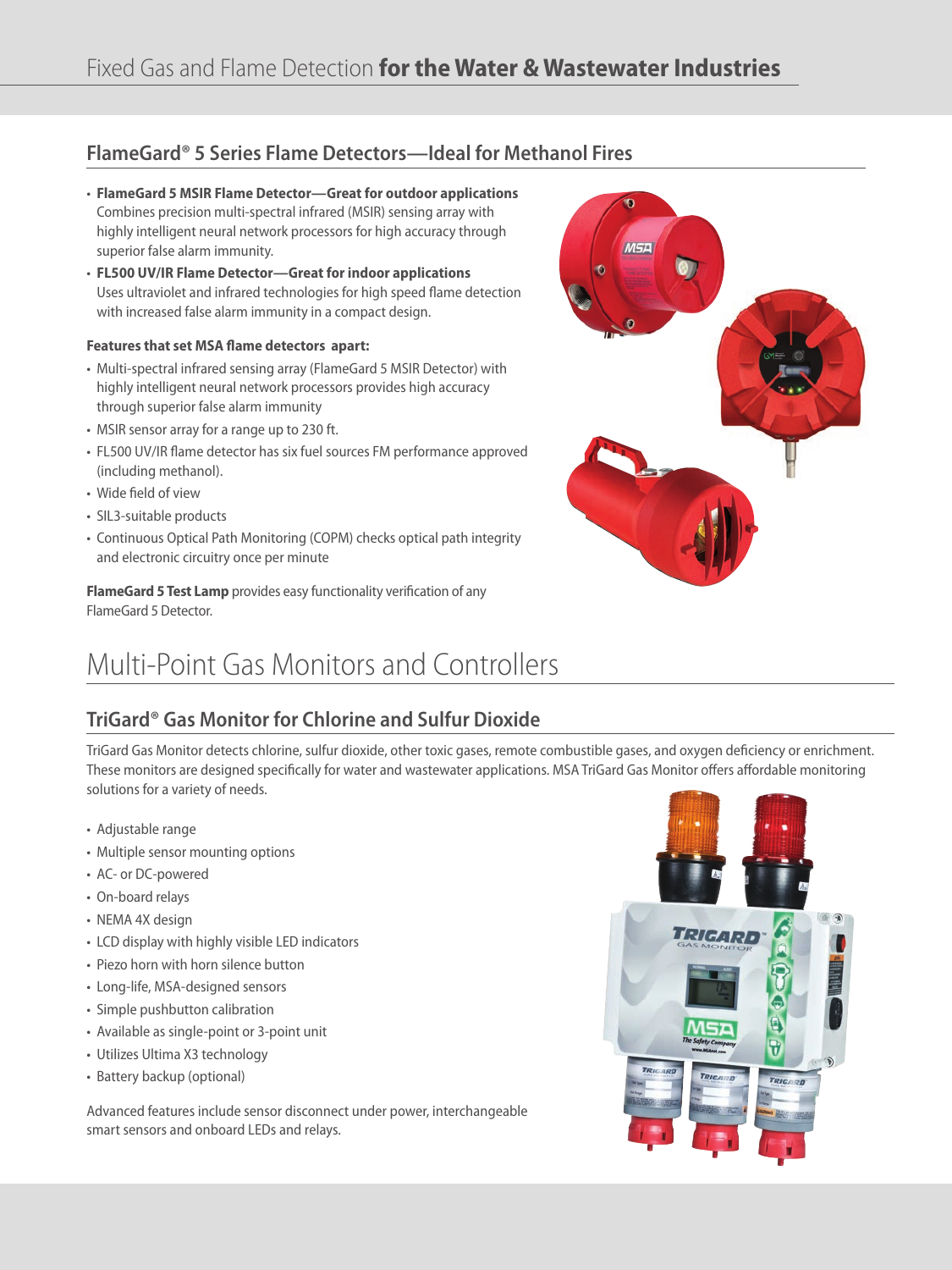

# **GasGard® XL Controller**

Versatile, easy-to-use wall-mounted controller monitors toxic and combustible gases and oxygen deficiency. Compact durable housing is constructed of fire-retardant ABS plastic. Large and clear multi-language LCD display provides real-time target gas readings and events, offers full system diagnosis and is supported by individual LEDs per channel with common relays and internal buzzer. GasGard XL Controller can be easily configured to accept up to 8 remote gas sensors.

- Fully configurable via USB or RS485 Modbus connection and free software
- Event log upload through isolated Ethernet RS 485 or USB
- Multi-language display selectable via controller menu
- Expandable up to 8 independent channels using plug-in boards
- Dedicated keys make all functions accessible from front panel
- Common relay board for Alarm Level 1 and 2, Horn 1 and 2 or Failure
- Optional 2 additional relays per channel
- Large graphic display with intuitive icons; all channels shown at a glance
- Internal buzzer 85 dB

# **SUPREMA Touch Controller**

SUPREMATouch is a gas and fire warning system for large area measuring and monitoring in industries and small or medium size plants. It can be used with a wide range of detectors including flammable and toxic gas, oxygen, smoke, fire and heat and manual call points.

The SUPREMATouch includes a large colour touchscreen display for easier and user-friendly operation, enhanced processing power and addressable fire and detector capability. Latest hardware and software

technology permits simple planning, installation, configuration, integration and operation.

The compact, modular design of the SUPREMATouch allows it to be economically tailored for each application and be extended and adapted any time to meet changing sensor and alarm requirements. Designed around standard industrial 19" racks, SUPREMATouch provides signal processing for up to 256 inputs and 512 outputs and the ability to distribute the system over up to 8 racks using satellites to minimize installation cost

### **9010/9020 Controller**

The 9010/9020 SIL controller comes with advanced design and innovative features. The 9010 controller operates with one independent sensor, while the 9020 operates with two independent sensors per control module. Each module comes with an independent AC/DC power supply for increased system reliability. Both units feature full internal diagnostics, which minimize false alarms and unexpected down time. The controller powers up the remote gas detectors, while its large four-digit LCD and LED provide crucial information such as gas concentration, alarm status and more. SIL 2 certified.





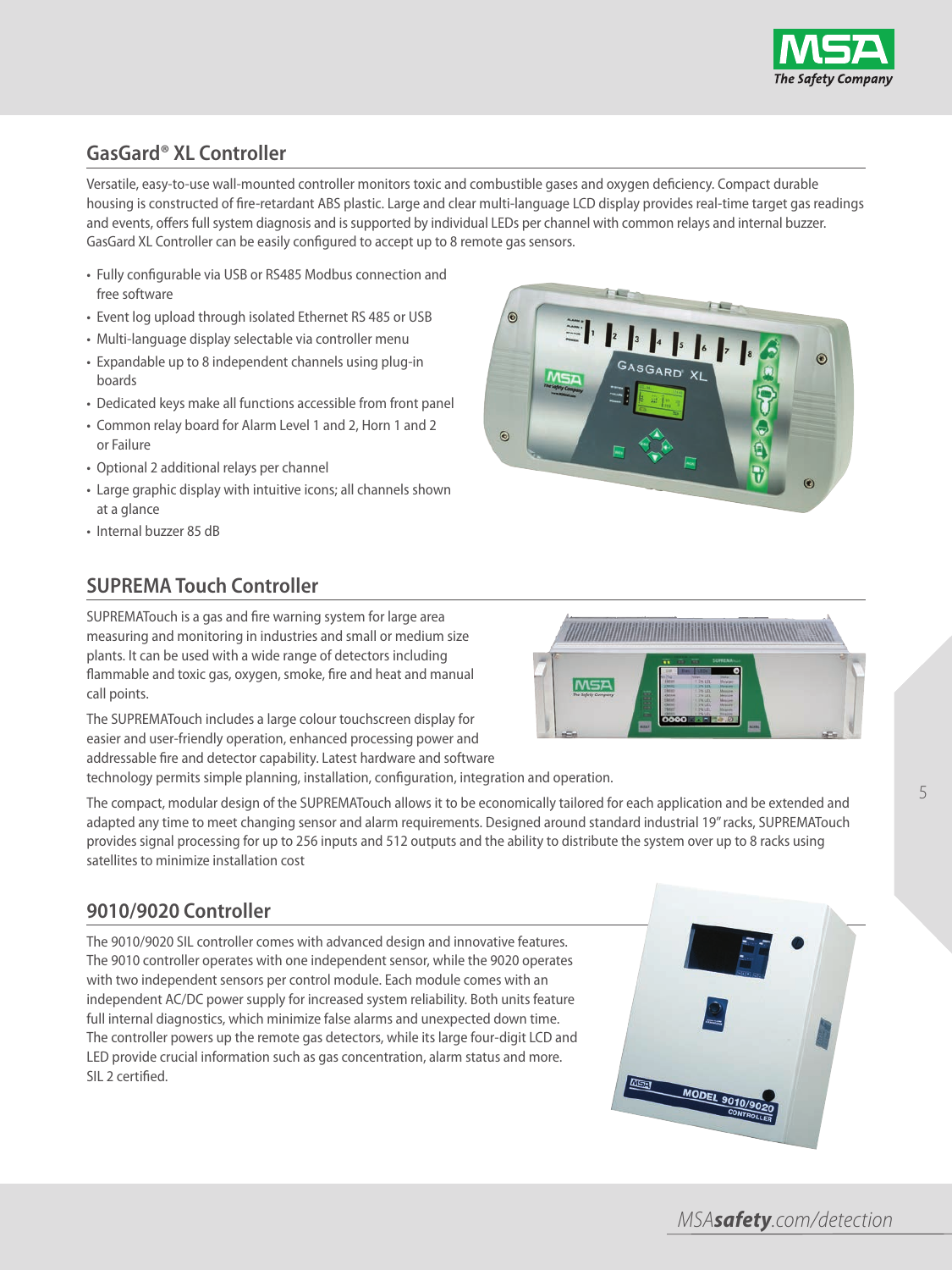# **ModCon® 75 Touch Controller**

Controller for use with Ultima X Gas Monitor with X3 Technology enables self-configuration, saving time and money. Pre-programmed, self-configuring controller monitors up to 25 Ultima X Gas Monitors with X3 Technology transmitters (75 sensors total). Compact unit offers remote control for many features. RTU input/output and over-Ethernet interface capability.

- All pertinent data displays on main data screen
- Battery backup holds system information in case of power loss
- Up to 9 zone relays are standard
- Remote relay option allows for local alarming
- Event logging alarm and fault events can be stored on SD card
- Common fail-safe fault and horn relay
- 7" LCD display



# Custom Products and Accessories

Customized systems for your specific application.

# **Achieving NFPA 820 Compliance with MSA Custom Product Solutions**

Areas of wastewater treatment plants that are subject to flooding such as wet wells and influent headworks, are ideal for MSA's Tri-Gas Monitor sample draw custom system. The system monitors for oxygen, hydrogen sulfide and combustible gases (methane or petroleum vapors). In addition, the system is specifically designed for optimum performance in high-moisture environments and complies with NFPA 820 fire protection standards for wastewater treatment plants.

The basic TriGas Monitor sample draw system consists of up to 3 sensors with Ultima X5000, Ultima X or X3 Technology digital communications (RTU output) with onboard relays to provide local alarms. Options include: 1 or 2 top-mounted beacons, side-mounted horn, heated enclosure and 4X stainless steel or fiberglass enclosure.

#### **options:**

- 1 or 2 top-mounted beacons
- Side-mounted horn
- Heated enclosure
- 4X stainless steel or fiberglass enclosure

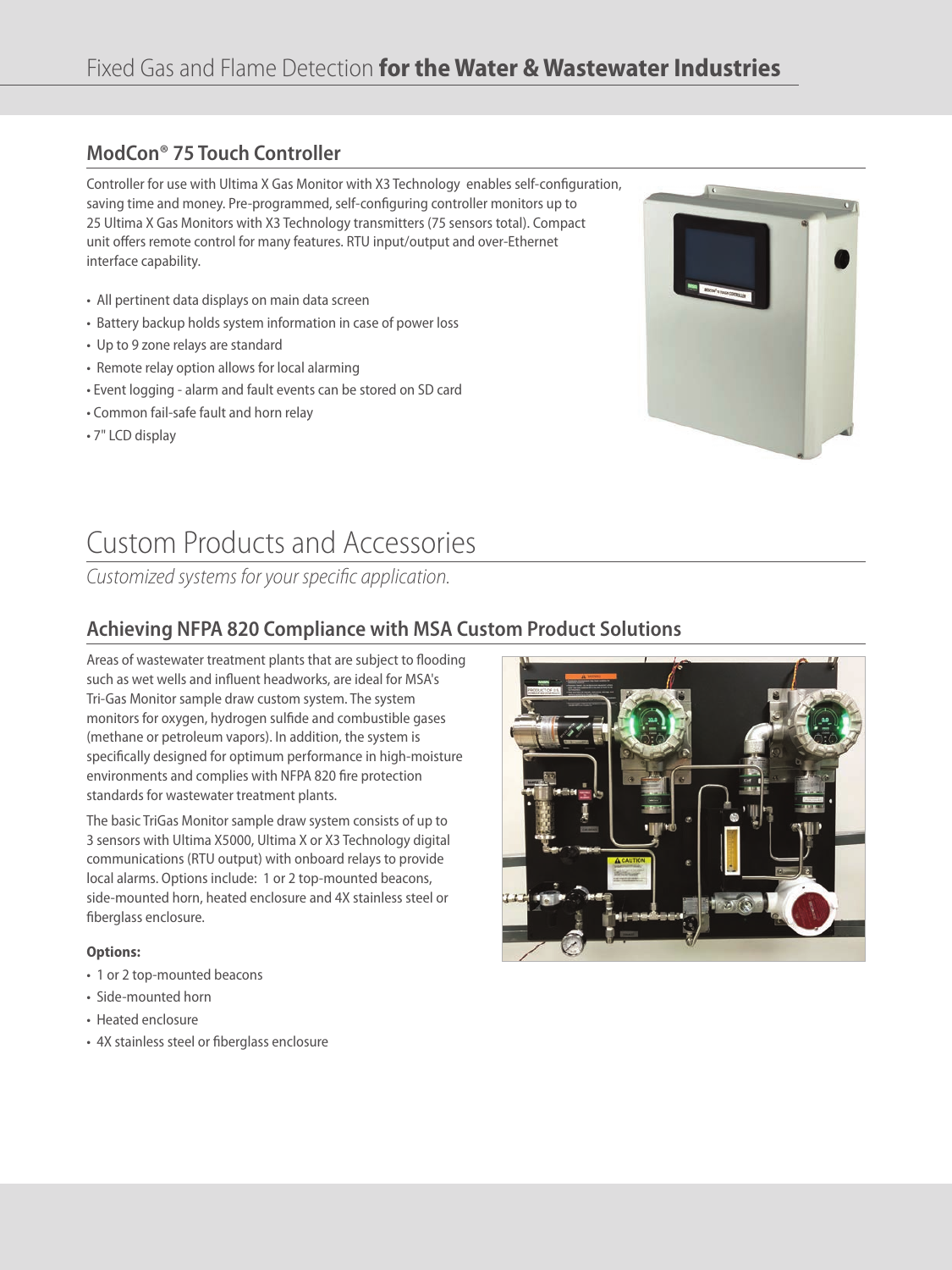

# **TriGas Monitoring System**

The enhanced TriGas Monitoring System also monitors for methane, hydrogen sulfide and oxygen to meet NFPA 820 standards in harsh environments but has greater expanding features to build-on the basic TriGas design. The options available on the TriGas Monitor are standard for the TriGas Monitoring System. Additional features include: (1) the capability to handle both single or dual zone for two sample inlets for non-classified and NEC Class 1, Division 2 areas and added protection to handle NEC Class 1, Division 1 applications where combustible gas is always present and (2) alarming options to have remote relays and remote interactive displays with HMI capability.

The TriGas Monitoring System can also be used where workers will enter and work within confined spaces for extended time periods. With additional mounting feet and handle, the unit can be placed near the confined space entrance, alerting workers as to the confined space's atmospheric conditions. This solution can be used to comply with OSHA: Standard 1910.148 Appendix E Sewer System Entry guidelines when fixed gas monitoring is required.

For dry wells and applications where a gas monitoring station is required with use of remote sensors, mounting the Ultima X5000 on a MSA plate assembly with power supply, horns and strobes is an ideal solution to meet site compliance to NFPA 820 standards. The dual remote sensor option of the Ultima X 5000 whether mounted in ambient air or ducts can extend to 328 feet away from the transmitter. A complete assembly pre-wired supplied with engineered drawings saves contractor installation costs.



### **Scrubber Monitoring System**

With increased concern for clean air, many wastewater treatment plants have added air scrubber systems to help control odors from hydrogen sulfide emissions. MSA offers both in-situ-type sensors for large diameter pipes and/or pre-engineered sample draw systems for those applications that require higher detection ranges (up to 500+ ppm). Both of these products can also be used in chlorine scrubber applications with range of 0-25 ppm.

MSA Ultima X5000, Ultima X or X3 Sensor/Transmitters with duct-mount kit feature remote calibration for use within larger pipes. All advanced features of the Ultima X5000, Ultima X or X3 Monitors are available.

The MSA Scrubber Monitoring System is a pre-engineered system that is compatible with most wet or dry scrubbers. System operates within a closed loop so that no gas vents to the atmosphere. Built to withstand harsh outdoor environments, unit is housed in a heated NEMA 4X enclosure.

Maintenance and calibration are simple procedures. If an obstruction occurs in the sample line, unit provides flow failure indication. Calibration can be performed with IR calibrator, eliminating the need to open the system's front door.

#### **benefits:**

- Ensures that your scrubber functions and meets EPA requirements.
- Indicates breakthrough for carbon bed scrubbers.
- Controls chemical feeds for wet scrubbers.
- Conserves expensive chemicals.
- Eliminates odor complaints from the community.



7